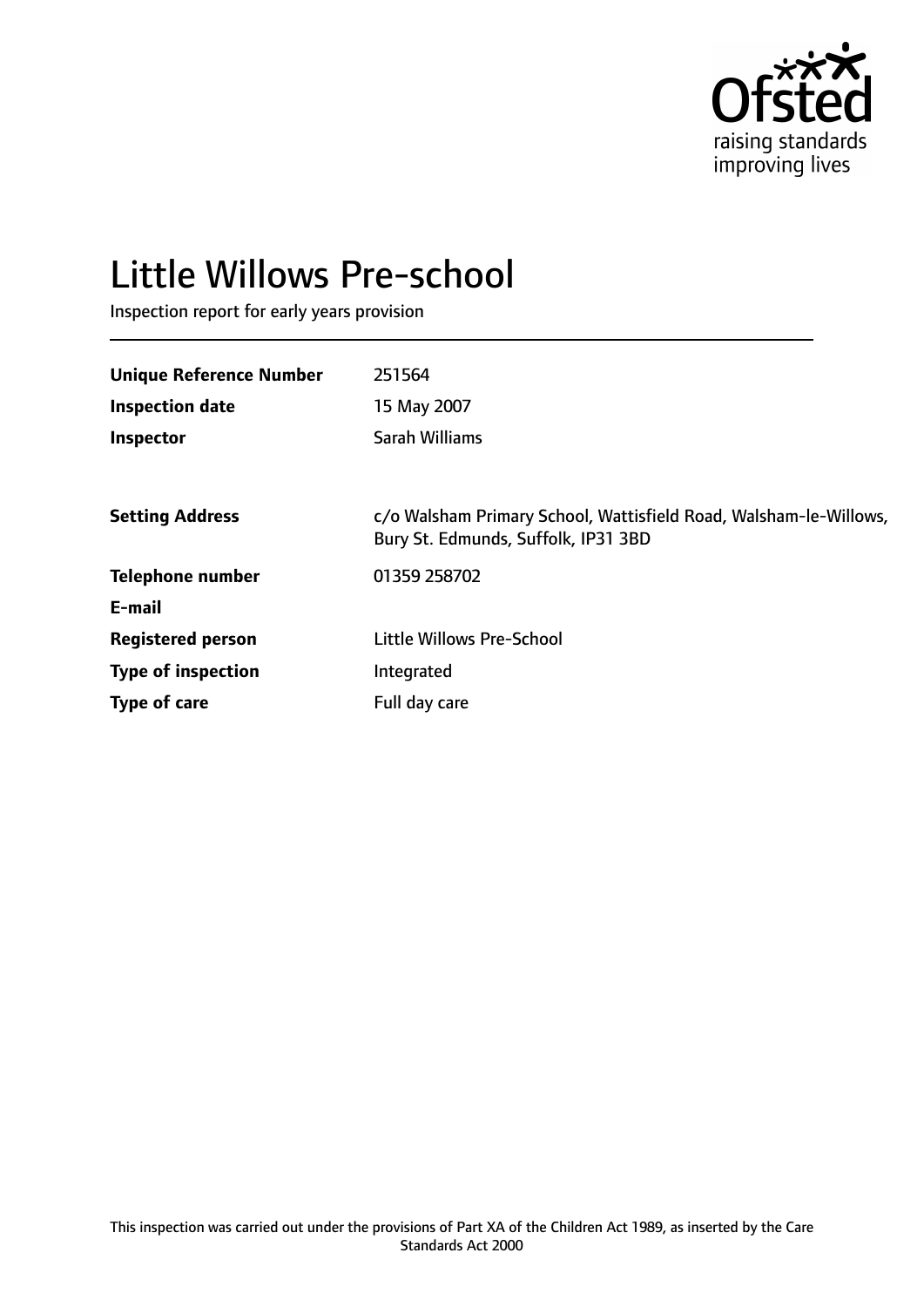### **ABOUT THIS INSPECTION**

The purpose of this inspection is to assure government, parents and the public of the quality of childcare and, if applicable, of nursery education. The inspection was carried out under Part XA Children Act 1989 asintroduced by the Care Standards Act 2000 and, where nursery education is provided, under Schedule 26 of the School Standards and Framework Act 1998.

This report details the main strengths and any areas for improvement identified during the inspection. The judgements included in the report are made in relation to the outcomes for children set out in the Children Act 2004; the National Standards for under 8s day care and childminding; and, where nursery education is provided, the *Curriculum guidance for the foundation stage.*

The report includes information on any complaints about the childcare provision which Ofsted has received since the last inspection or registration or 1 April 2004 whichever is the later.

#### **The key inspection judgements and what they mean**

*Outstanding: this aspect of the provision is of exceptionally high quality Good: this aspect of the provision is strong Satisfactory: this aspect of the provision is sound Inadequate: this aspect of the provision is not good enough*

For more information about early years inspections, please see the booklet *Are you ready for your inspection?* which is available from Ofsted's website: *www.ofsted.gov.uk.*

## **THE QUALITY AND STANDARDS OF THE CARE AND NURSERY EDUCATION**

On the basis of the evidence collected on this inspection:

The quality and standards of the care are good. The registered person meets the National Standards for under 8s day care and childminding.

The quality and standards of the nursery education are good.

## **WHAT SORT OF SETTING IS IT?**

Little Willows Pre-School originally opened in 1974 and now operates from self-contained, purpose-built premises. It is situated within the grounds of a primary school in Walsham le Willows, Suffolk. A maximum of 20 children may attend the nursery at any one time.

The nursery is open each weekday from 08.45 to 14.45 during school term times. Children may attend for half-day sessions, with an optional lunch club. All children share access to a secure enclosed outdoor play area.

There are currently 33 children aged from two to under five years on roll. Of these, 26 children receive funding for early education. Children come from the local area and surrounding villages. The nursery currently supports a number of children with learning difficulties and/or disabilities.

The nursery employs six members of staff. Of these, four hold appropriate early years qualifications and two are working towards a qualification.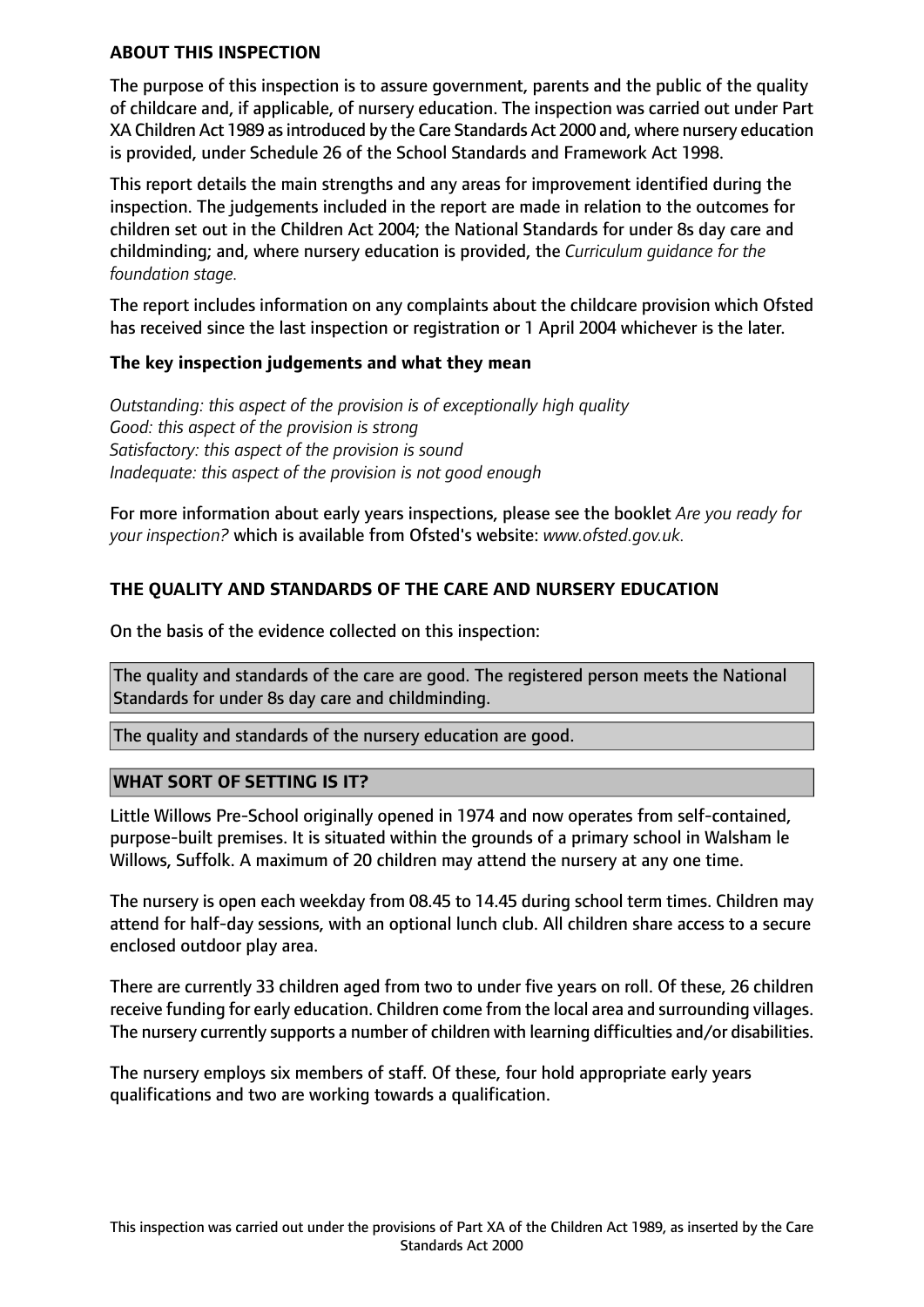### **Helping children to be healthy**

The provision is good.

Children are kept healthy at the pre-school as they follow well-implemented procedures to enable them to learn about aspects of a healthy lifestyle. They are confident in self-care, visiting the toilets independently and using the visual cues to help them complete the hand washing routines. They can take and use a tissue and dispose of it hygienically. Children have aprons provided for the different messy activities they undertake, and they can access these and use them, understanding the need to stay dry when, for example, playing with water. Children take their coats and outdoor items to enable them to make use of the outside area in all weathers.

Children benefit from playing and working in a clean and hygienic environment. Staff and volunteer helpers have clearly set out guidelines and procedures for routine cleaning and maintenance, such as washing up, nappy changing and preparing and serving the snacks and meals. Children's good health is promoted and cross-infection minimised as parents follow the setting's procedures for exclusion of children with infectious or contagious conditions. Information regarding these is readily available and reminders are included in newsletters, keeping parents informed throughout the year. Children needing first aid for minor injuries are treated by trained staff and the details recorded and signed off by a parent or carer. Similarly, those requiring medication have the doses recorded and signed off. Consents are in place to seek emergency medical advice or treatment, in the interest of children's health and welfare.

Children enjoy a healthy and nutritious snack and a drink mid-session. An open snack bar operates and the snack usually contains fresh fruit or vegetables and a filling item such as crackers with spread, or breadsticks. Milk or water is available and children are encouraged to pour their own drinks and become involved in choosing what they would like to eat. The snack menus are produced in advance so parents can see what the children will be having. Alternatives such as raisins are always available so no-one goes hungry. The snack area is attractive with posters and literature relating to healthy foods and balanced choices, helping to set good habits for the children's day to day eating.

Children's physical development is well-promoted within the setting. They have free access to outdoor play for most of the session. The outside area is an exciting place with varying levels and coloured zones and a climbing frame which is the basis for imaginative play. Sand and water play is provided as well as space to use bikes and wheeled toys and areas for gardening including digging and planting. Children manage the space well, moving carefully and skilfully around obstacles and other children. They enjoy the benefits of fresh air and have shade in warm weather from the covered area and the mature oak tree. The planning for, and use of, the outside are is a strength of the setting's child-centred approach to care and education.

Children's fine motor skills are developed through use of manipulative toys, mark-making equipment and tools for crafts and role play. They use the keyboard and mouse when operating the computer, and there are programmable toys and play technology with buttons and levers to help children begin to be able to use controls effectively.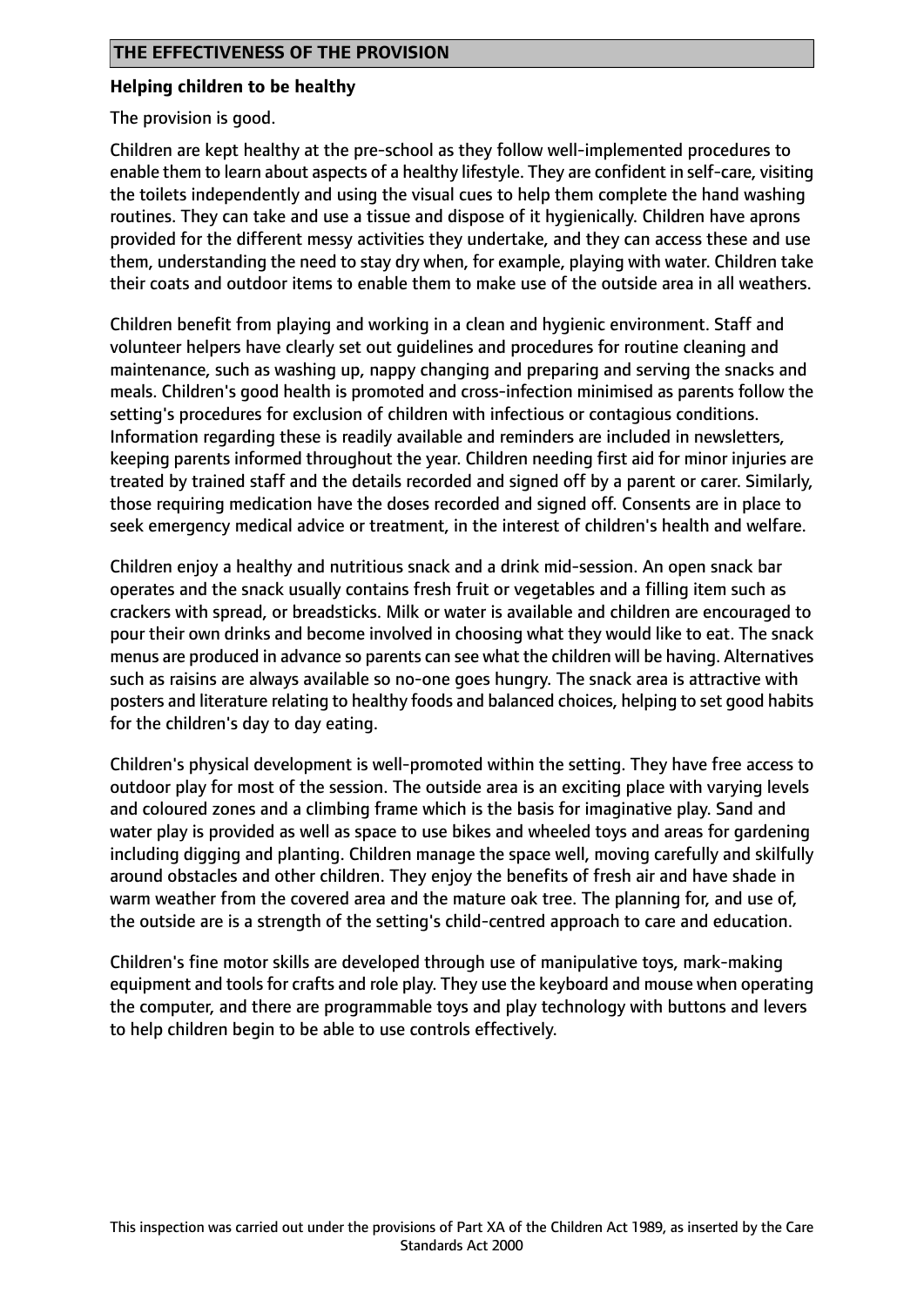## **Protecting children from harm or neglect and helping them stay safe**

The provision is good.

Children are cared for in a safe and stimulating environment. They are welcomed on arrival and are able to begin engaging straight away as activities are set out ready for them. The playroom is colourful and shows off the children's work to good effect in displays both on the walls and hanging from the ceiling as mobiles.

Children have use of good quality furniture and equipment chosen to be accessible and child friendly in use. They can access all resources from the clearly labelled boxes. Books are neatly stored and attractively displayed to make choosing one to share a fun activity. Areas with cushions and soft furnishings allow children to relax or rest if they wish, and sleep mats are used for those needing a nap.

Safety is well considered and risk assessments ensure all maintenance is attended to promptly when a hazard is identified. Doors are safe with fitted finger guards and fire exits are clearly marked. Children practise a fire drill at regular intervals so that they know what to do in the case of an emergency evacuation. Children are well supervised when using equipment and playing outside, but are allowed to challenge themselves and extend their capabilities, for example when climbing and riding bikes.

Children's welfare and well-being is paramount and staff have up-to-date training in issues relating to safeguarding children. Policies and referral procedures are in place and all concerns are monitored and recorded appropriately. Information about the group's approach and responsibilities is available to parents via the notice boards and within the operational plan.

## **Helping children achieve well and enjoy what they do**

# The provision is good.

Children really enjoy the time spent at the setting so that at home time they are often reluctant to leave. Staff use the 'Birth to three matters' framework to underpin the care and education of the youngest children attending and some sessions are dedicated to the younger age group, giving them time to become accustomed to being left and exploring the activities and resources. The organisation of the setting promotes independence and allows children free choice of activity, both indoors and outside.

There is provision for rest or sleep, and an effective key worker system ensures individual needs are met. A dialogue between parents and staff is promoted via the communications book, as well as the developmental record. Progress and development of the under threes is observed and documented and feeds into the stepping stones record when children begin to take part in Foundation Stage level activities. Children staying all day have a packed lunch sent from home and join in with snack time at mid-morning and mid-afternoon, so their care and nutritional needs are well met. Parents are free to stay at sessions and can be included on the parents rota if they wish.

## Nursery Education

The quality of teaching and learning is good. Staff have a very good understanding of the Foundation Stage and how children learn. Plans show a good range of activities and the core activities offered at all times span the areas of learning. The ethos is for child-led learning, so planning is deliberately unstructured. A routine gives children the structure they need, this is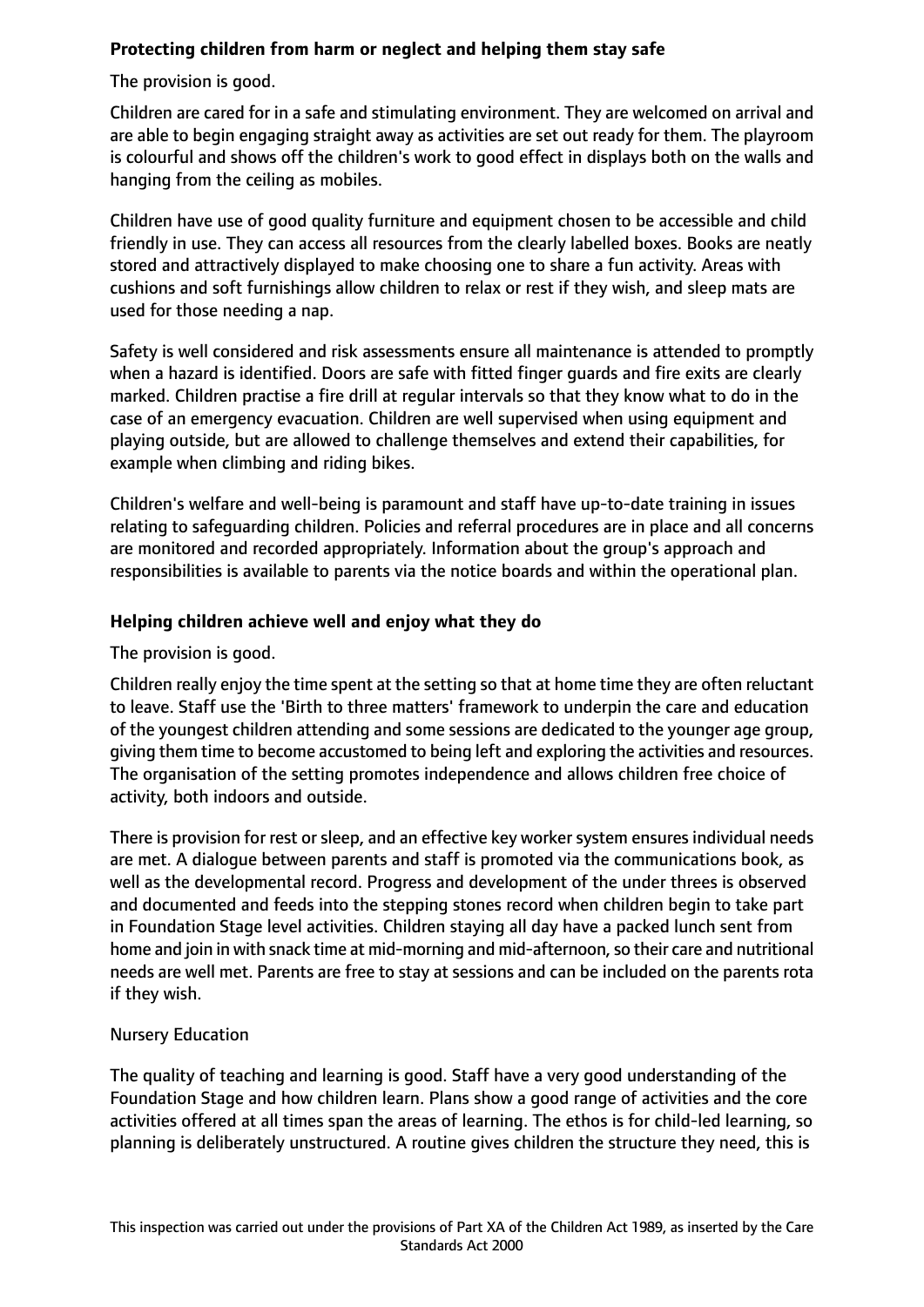determined by the session times and ensures a good pace with no unproductive time for the children.

Teaching methods include skilled and sensitive open-ended questioning which develops children's thinking and creativity. Children are encouraged to try, staff join in, extending the play and involving all children in activities. Staff make observations of what children can do on a day to day basis, relating to areas of development, and entered into the record. The key worker system allows staff to differentiate and adapt their expectations as children show readiness for the next steps. Currently this is not formally recorded.

Behaviour of children is extremely good. They are confident and very largely self-directed, yet able to respond to routines and instructions when required. This creates a harmonious and calm, yet busy atmosphere. One to one assistance is available for children who need help to channel extreme behaviour and outside professionals work alongside staff, with excellent results

The use of time and resources is very effective. Children have access to all core activities, making choices and spending time at an activity before moving on, with no external pressure. They are reminded to go for a snack but if they choose not to they have the option of not doing so. Staff are deployed in supportive roles, outside and inside according to the balance of children in each area. Staff are fully engaged in facilitating learning at all times, as well-briefed parent helpers are recruited to carry out daily routine activities, freeing staff to be directly involved with children.

Children are developing their competencies well across the four aspects of communication: speaking, listening, reading and writing. Excellent free access to mark-making equipment encourages children to use writing for a range of different purposes as they play, for example, making shopping lists, writing prescriptions for animals at the vet's, and labelling their artwork. They can talk about their writing and understand that it is meaningful.

A self-registration system helps children become familiar with their own name and those of their friends as they place their name card on the board. The lovely range of well-presented books encourages children to choose to read and enjoy stories, or use books for information. Group story times are imaginative and interactive, and staff allow time for children to respond and discuss their feelings about the story, such as 'Owl Babies', where they note that 'Bill is the youngest'. Children are confident communicators and even children with limited speech make themselves understood in order to have their needs met. They begin to link sounds with letters and most children can recognise and write their own name by the time they leave for full time school.

Children begin to see connections and relationships in numbers, shapes and measures. They match and sort using mathematical language such as more than, one more, one less to help them to solve problems across a wide range of practical activities such as stories, rhymes, games, puzzles and in their imaginative play. A clock is placed at child height for children to see the time, linked to pictures of the routines and activities. They count and sing number rhymes, and use mathematical equipment such as compare bears to consolidate their understanding of calculation. Role play items such as the pizza which can be cut into six portions provides fun, practical learning based on children's real life experience. Matching the numbered ducks in the water tray is appealing for those who like to get their hands wet whilst counting. Mobiles are made from children's cut-out shapes, forming an attractive visual display.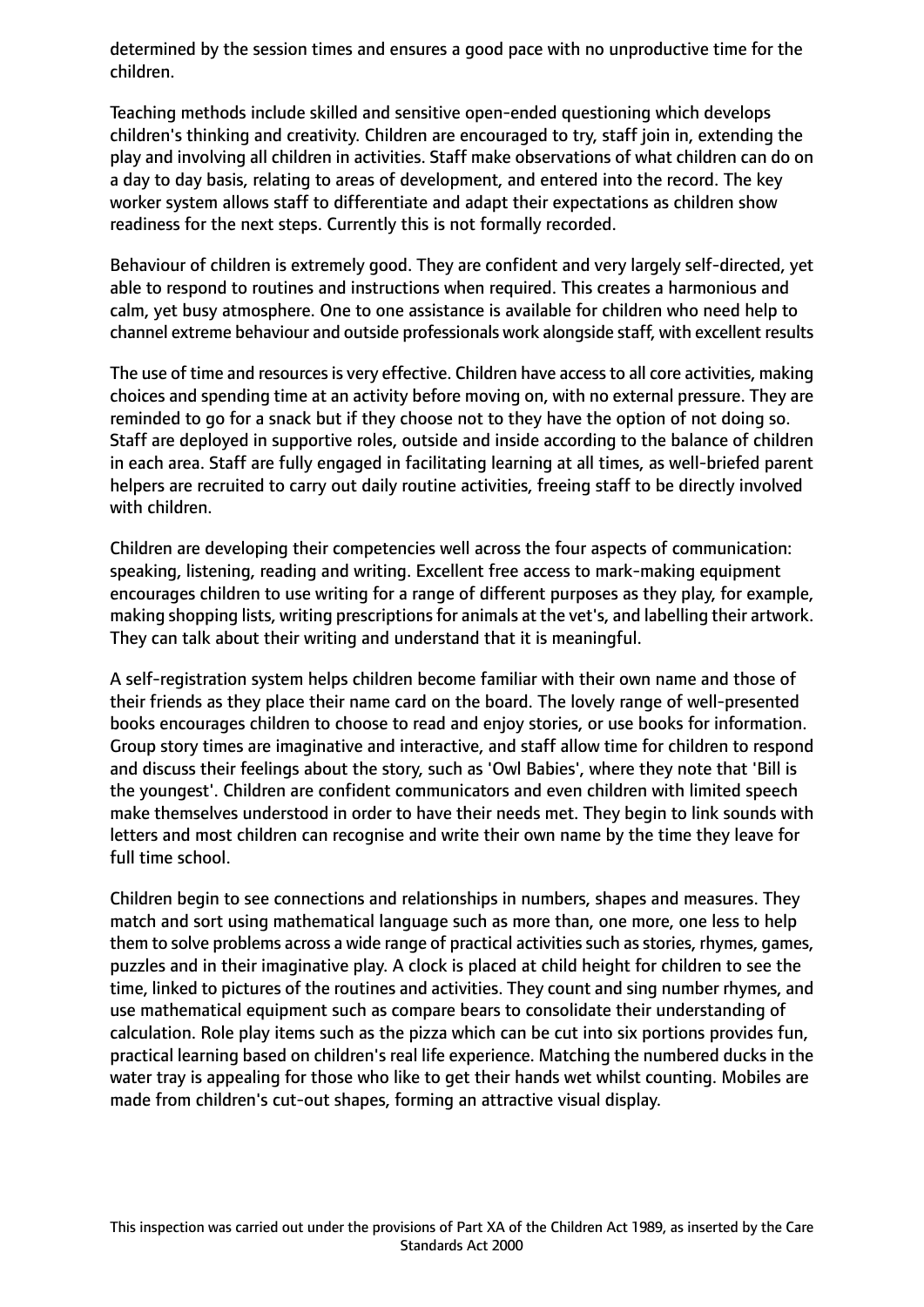Children are able to be creative, expressing their own ideas and thoughts through art, music, dance, role play and imaginative play. A balance of free and guided art and craft activities gives children the opportunity to experiment and to develop their skills. They may create a painting, mixing colours and textures, or contribute to a wall display such as the spring lambs and daffodils, using a variety of textures and materials. Children happily sing favourite songs as they play together, one little girl taps out the rhythm with her pen as she sings to her friend. Instruments are available for experimenting with sounds, both home-made shakers and commercial instruments including a multicultural selection. Sensory development is promoted as children play in the garden amongst the scented herbs and flowers. They may choose to relax on the cushions in the 'textures' area, where they can compare and contrast fluffy, shiny, rough and smooth textures.

Children are beginning to make sense of the world around them by investigating and exploring through first-hand experiences in a stimulating environment. The free flow-play and learning environment lends itself very well to exploratory play. Children can experience the changing seasons and weather first-hand, watching plants and trees change and grow. Excellent opportunities to develop knowledge of information technology are available for children using the computer, programmable toys and play technology items. A digital camera is used to record their activities and a compact disc player provides music for responding to, or as a calming background sound. Children learn about the local environment as visitors bring ideas and examples of their work and talk about what they do. Children also go into the adjacent primary school to spend time in the reception classroom and use the hall for indoor physical play.

## **Helping children make a positive contribution**

## The provision is good.

Children benefit from staff's high regard for each child's welfare. The well-established key worker system ensures children have a tailored settling-in process to help them feel comfortable and at home. Parents are reassured at having a point of contact to deal with any concerns or queries in the early days. Children's care needs and personal details are recorded on the registration forms along with emergency contacts and any health or dietary needs; these are updated regularly to protect children's welfare.

The child-centred approach adopted by the setting means that children develop confidence and a positive attitude to learning: they have a well-developed sense of belonging. Children have free choice of activities, both indoors and outside. They learn the basics of sharing and taking turns, and co-operative play. Children are seen to be friendly and helpful to one another, enjoying the interaction with their peers and the adults around them.

Children are responsive to the routines and daily events, such as snack time and circle time. This allows the sessions to run at a steady pace, with all staff engaged with the children for the majority of the time. Routines such as the lunch club help children develop independence in self-care and making choices. At circle time they sing the song 'I can look after me' to celebrate their achievements and abilities, boosting self-esteem as they suggest things they can do for themselves such as dressing, holding mum's hand and brushing their teeth.

Spiritual, moral, social and cultural development is fostered. Children celebrate festivals and cultural events and have access to images and resources reflecting world cultures. They value one another and show compassion and care, beginning to understand right from wrong with gentle reminders and discussion with sensitive staff.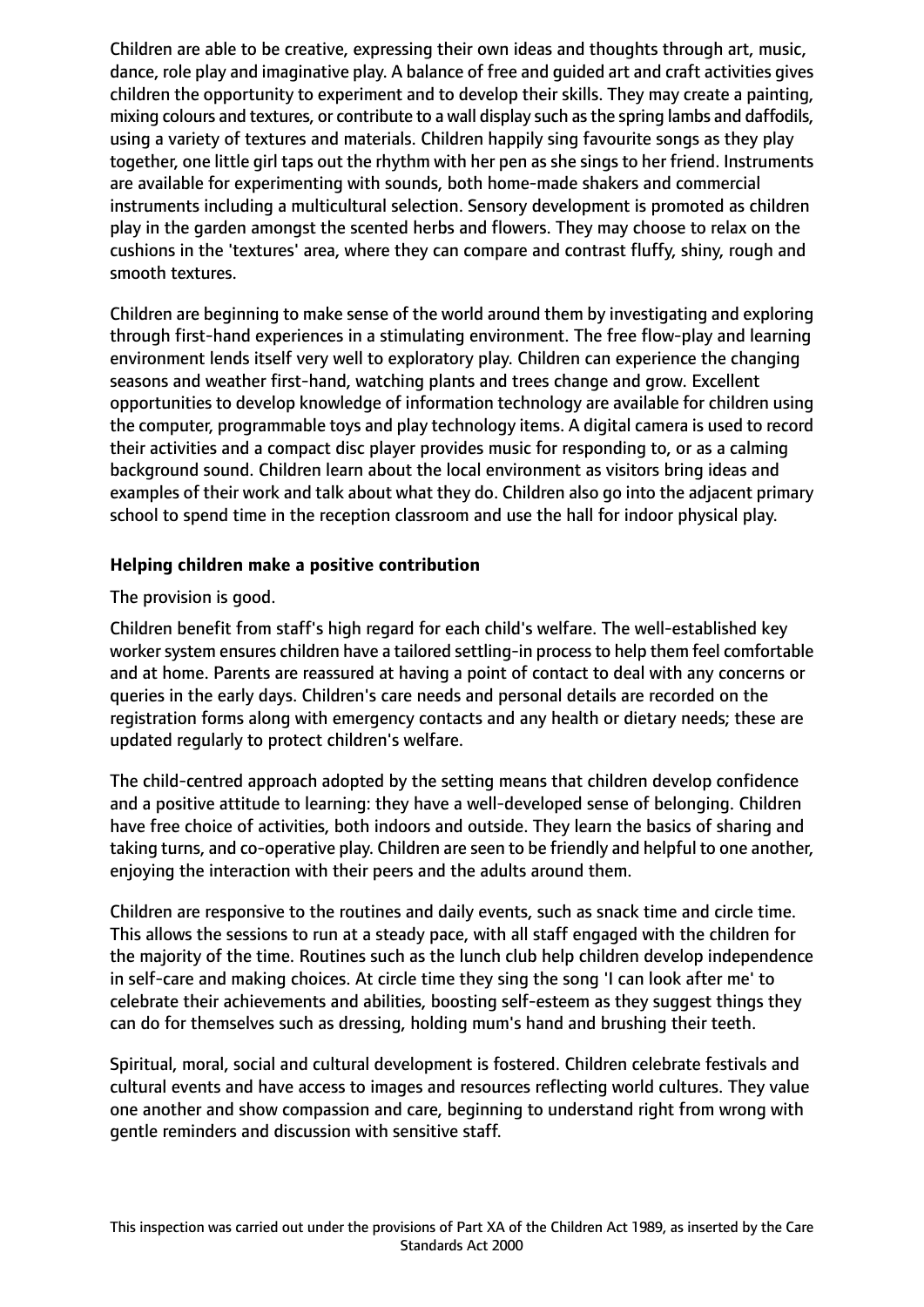Children needing additional help are very well supported by trained staff who are able to draw on outside support when needed. A strong ethos of inclusion is apparent and all children are helped to access activities by the provision of specialist equipment and visual prompts, or signing. Parents are always included in setting out individual plans and at the regular reviews to ensure children develop to their full potential.

Children understand good, responsible behaviour as staff have consistent strategies and use few simple rules so that children can understand and remember them. Praise and encouragement are used freely: that, coupled with the child-led learning environment means there is little adverse behaviour. Staff are very well aware of those children needing further support and additional staff can be provided if needed. Strategies as suggested by the area Special Educational Needs Co-ordinator are used to good effect for all children. Parents can read the behaviour policy, setting out the group's approach based on positive reinforcement, within the operational plan.

Children benefit from a strong and effective partnership with parents developed and nurtured by the group. Parents are given information in the form of a welcome pack, detailing the group's aims and details about the curriculum. Regular newsletters and a well-presented notice board keep parents informed of events and activities and appeals for resources such as recyclable materials for modelling. Parents are very involved in the day to day life of the setting as a rota for helpers is well-supported and parents can be part of the sessions, with clear duties and suggestions for them to follow.

The partnership with parents and carers is good. Parents are able to ask to see children's records and have informal discussions with staff or key workers at any time. Currently there is no formal system in place to ensure that all parents see and discuss their child's development record on a regular basis, or for them to be included in the planning for their child. Information about the curriculum is available to parents and children take home many examples of work such as artwork and models. A communications book for each child is available, to keep parents informed of what the child has done, and allows them to contribute with comments if they wish.

## **Organisation**

The organisation is good.

Children are cared for by adults who have been checked and vetted to ensure their suitability to be in contact with children and provide care and education to a high standard. All volunteers and parent helpers are briefed and given clear guidance regarding their duties and responsibilities, making an invaluable contribution to the staff team. Recruitment and induction procedures are robust and ensure that new staff are introduced into the team fully aware of the expectations within their role.

The organisation of the setting is very good. The whole environment is made ready before children arrive so there is no delay and children can begin engaging straight away. Resources are labelled and stored at children's level so they can be independent and decide what they would like to play with. Also, at tidy up time they are able to put things back in place safely and easily. The sessions run at a good pace, with no unproductive time for children and, being child-centred, children can choose to be active, quiet or reflective, as they please.

Key workers understand their roles well and make careful and detailed observations on what the children do; these are fed into the child's developmental record to build a profile showing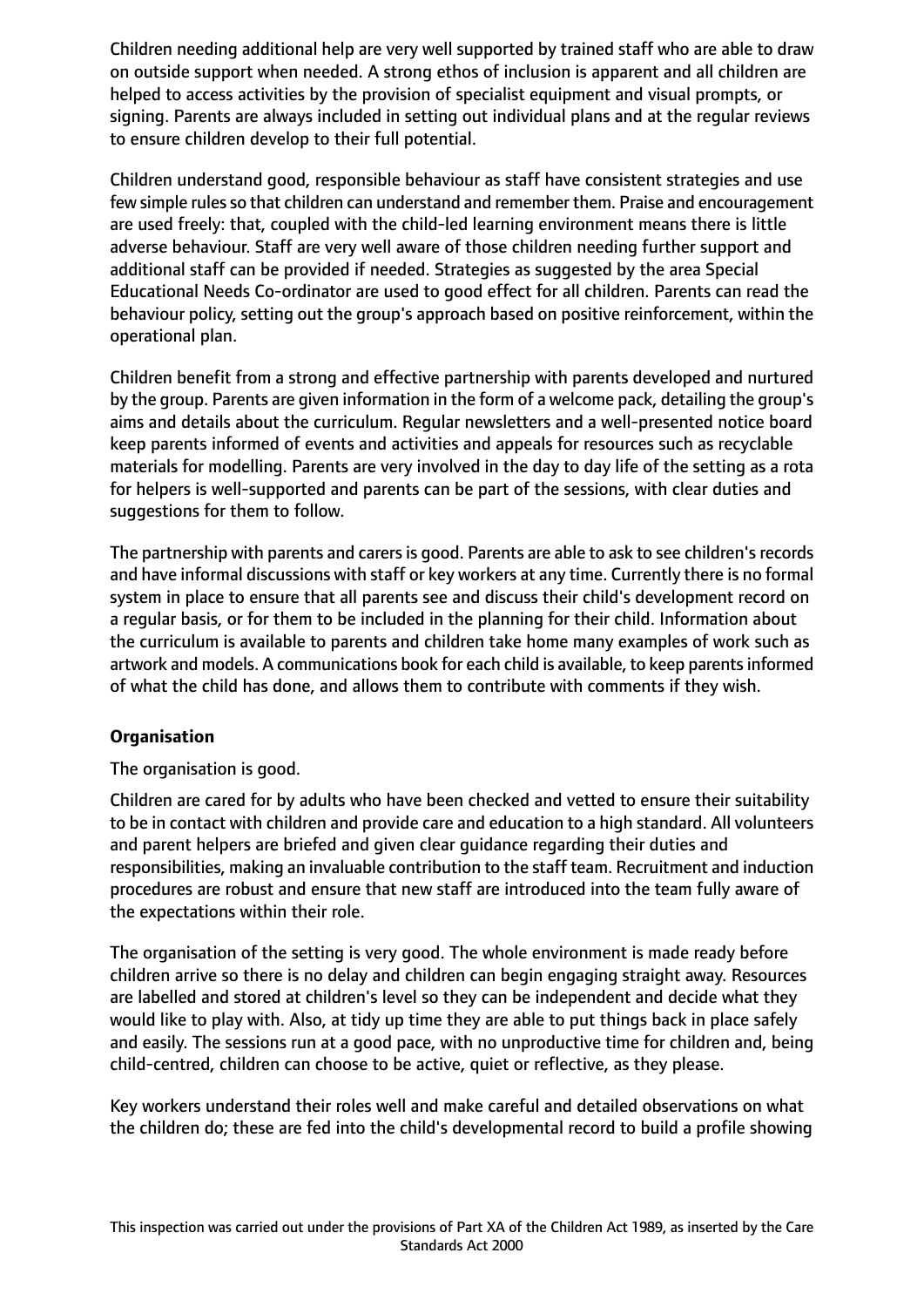achievement and progress. Staff are all trained in the 'Birth to three matters' framework as well as the Foundation Stage so are able to tailor the care and education to the children attending.

All paperwork and documentation needed to support the care and welfare of children isin place to a high standard. Policies are reviewed regularly and updated as required, making the operational plan a 'living' document.

Leadership and management is good. The manager and staff share a vision based on promoting the personal development and achievement of every child attending. The attention to detail in structuring the environment is evidence of the dedication and enthusiasm of all the staff, and the happy and eager children, making good progress, demonstrate the success of the approach.

The child-centred approach means that formal planning is minimised and activities are often led by individual children's interests. Staff have adapted well to this type of provision and are comfortable to 'go with the flow'. Staff are able to work effectively as a team, sharing responsibilities and using their strengths and talents. The quality of teaching and learning is monitored by the senior staff and improvements made as staff attend training or introduce new ideas and methods. An appraisal system is being developed, as part of the forward-looking approach and desire to improve all aspects of the setting.

Links with the primary school, to which a proportion of the children will progress, are very strong. Regular meetings to share ideas and exchange information mean that children are well-prepared for the transition to formal, full-time schooling when the time comes.

Overall, children's needs are met

#### **Improvements since the last inspection**

At the last inspection the group agreed to ensure that regular risk assessments are undertaken.

Procedures have been put in place to ensure that the environment is maintained in a safe and child-friendly condition and any hazards are identified and promptly acted upon.

The group agreed to update policies in line with national standards requirements, particularly the complaints policy and the child protection policy. This has been done and the policies are available in an operational plan, accessible to parents.

As a result of actions taken, children's care and welfare are improved.

## **Complaints since the last inspection**

Since the last inspection there have been no complaints made to Ofsted that required the provider or Ofsted to take any action in order to meet the National Standards.

The provider is required to keep a record of complaints made by parents, which they can see on request. The complaints record may contain complaints other than those made to Ofsted.